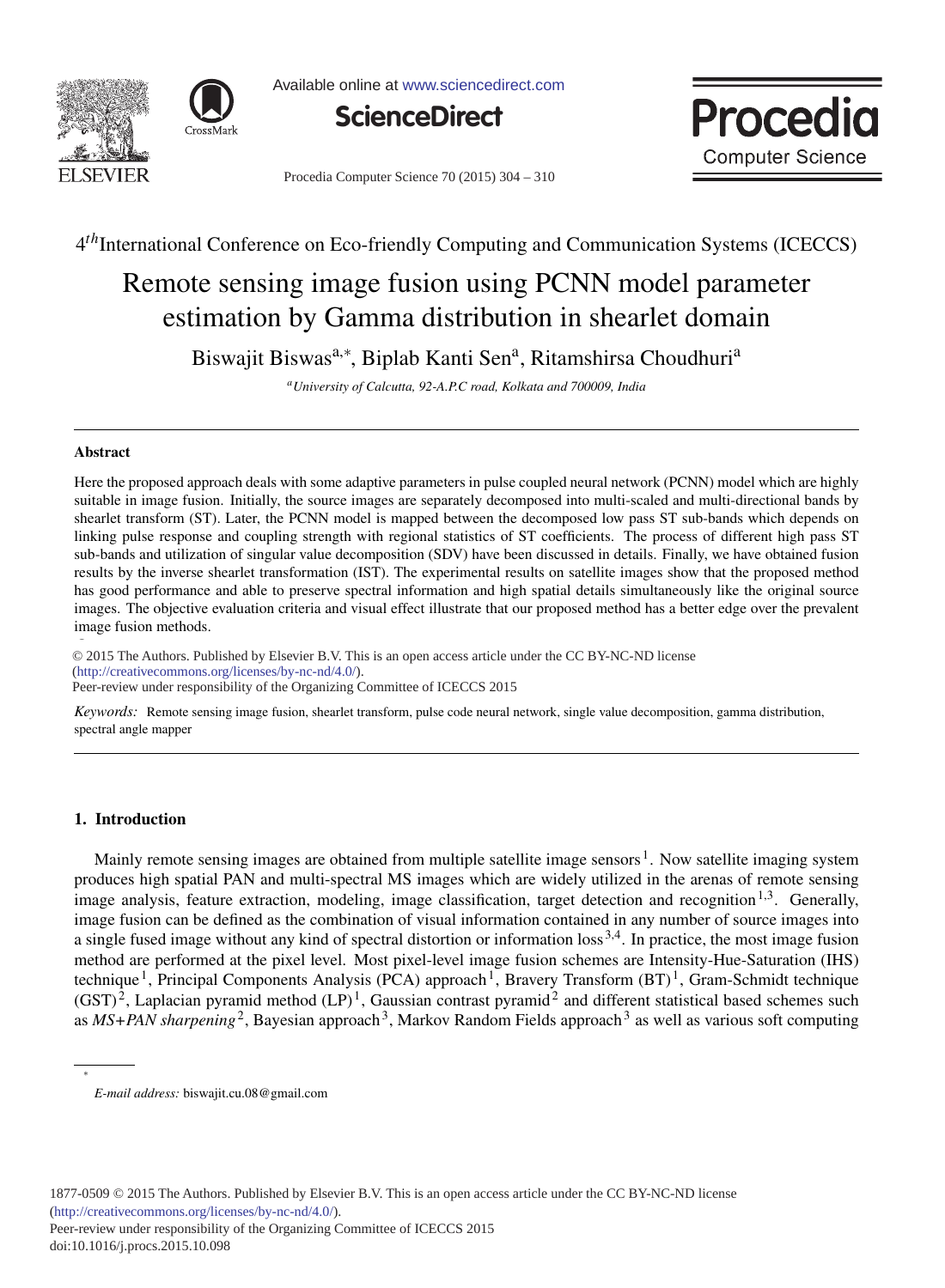approach<sup>1,3</sup> etc. Based on multi-resolution theory, different pixel-level wavelet-based image fusion techniques like discrete wavelet transform (DWT)<sup>1,6</sup>, complex wavelet transform (CxWT)<sup>6,9</sup>, *â trous* wavelet transform (TDWT)<sup>1,9</sup> and etc. have been developed which produces high quality fused images. As known , images fused by wavelets suffer from lack of spatial information, salient features and loss of geometrical information<sup>6,9</sup>. Also Multi-scale geometric analysis (MGA) is an efficient computational and special version of MSD model which can analysis the multi-resolution and geometric nature of a high dimensional signal<sup>6,9</sup>. Various MGA models have successfully been developed like ridgelet, curvelet, contourlet, bandlet, shearlet which are discussed in<sup>6,9</sup>. These MGA methodologies are highly effective to represent edge information than wavelet systems and are appropriate for extracting geometrical information from an image  $6.9$ . Shearlets is a new MGA methodology that equipped with a tight Parseval frame at various scales and directions, and optimally sparse in representing the geometric quality of an image such as edges 9.

In this work, we have applied the benefits of ST and PCNN to implement a new fusion framework which can process and combine ST coefficients adeptly. PCNN have been effectively utilized in the proposed fusion scheme. The advantages of SVD have efficiently been utilized in this method to normalize the PAN image as compatible with MS image to avoid the spectral deformation. The low pass ST sub-bands are processed and the largest low pass ST sub-bands are fused by PCNN. The approach evaluates the related high pass ST sub-bands and the directional ST sub-bands of the images at different decomposition levels. Finally reconstruction of the fused image by inverse ST has been performed. Experimental results demonstrate the efficiency of the proposed fusion technique for analysis of remote sensing satellite images.

The rest of this paper is organized as follows. A brief introduction of ST is given in Section 2. Section 3 introduces PCNN. Techniques for construction and modification of low pass and high pass ST bands are illustrated given in Section 5. The fused results and discussions are briefed in Section 6. Finally, we conclude this paper in section 7.

# 2. Shearlet transform

Typically, ST have been developed based on an affine system with composite dilations<sup>9,10</sup>. Let us briefly discuss the continuous and discrete ST at the fixed resolution level *j* in the following subsections.

#### *2.1. Continuous shearlet system*

In dimension  $n = 2$ , the affine systems with composite dilations are the collections represented as <sup>9,10</sup>:

$$
\Psi_{AB}(\psi) = \{ \psi_{j,k,l}(X) = |\text{det}A|^{j/2} \psi\left(B^l A^j X - k\right) : j, l \in \mathbb{Z}, k \in \mathbb{Z}^2 \}
$$
\n<sup>(1)</sup>

where, *A*,*B* are  $2 \times 2$  invertible matrices,  $f \in L^2(\mathbb{R}^2)$ , mostly represented as follows:

$$
\sum_{j,k,l} |\langle f, \psi_{j,k,l} \rangle|^2 = ||f||^2 \tag{2}
$$

The elements of this system are known as composite wavelets if  $\Psi_{AB}(\psi)$  forms a Parseval frame or tight frame for  $f \in L^2(\mathbb{R}^2)$ . In this system, the dilations matrices  $A^j$  are the scale transformations, while the matrices  $B^l$  are the area-preserving geometric transformations, such as rotations and shear.

As stated in the continuous ST, we have  $9'$ ,

$$
\psi_{a,s,k}(x) = a^{-3/4} \psi \left( U_s^{-1} V_a^{-1} (x - k) \right) \tag{3}
$$

where  $V_a = \begin{pmatrix} a & 0 \\ 0 & 0 \end{pmatrix}$ 0 √*a*  $\left( \begin{array}{c} 1 & 0 \\ 0 & 1 \end{array} \right)$ ,  $\psi \in L^2 \left( \mathbb{R}^2 \right)$ , also satisfy the following conditions<sup>9</sup>:

- 1.  $\hat{\psi}(\varepsilon) = \hat{\psi}(\varepsilon_1, \varepsilon_2) = \hat{\psi}_1(\varepsilon_1) \hat{\psi}_2(\varepsilon_2/\varepsilon_1);$
- 2.  $\hat{\psi}_1 \in \mathscr{C}^{\infty}(\mathbb{R})$  supp $\psi_1 \subset [-2, -1/2] \cup [1/2, 2]$ , where,  $\psi_1$  is continuous wavelet;
- 3.  $\hat{\psi}_2 \in \mathscr{C}^{\infty}(\mathbb{R})$  supp $\psi_2 \subset [-1,1], \hat{\psi}_2 > 0$  But  $\|\psi_2\| = 1$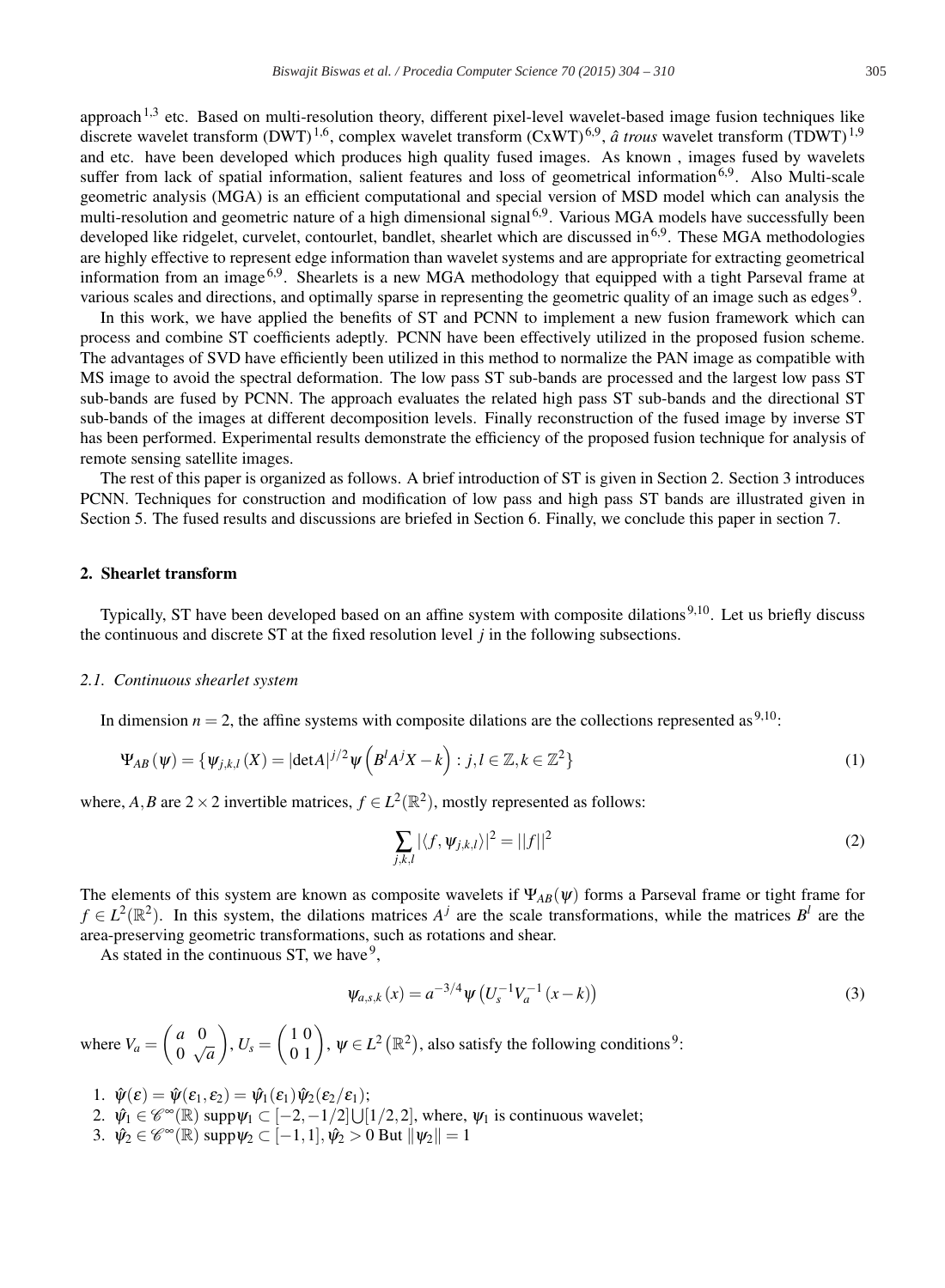

Fig. 1: The structure of the frequency tiling by the ST: (a) The tiling of the frequency plane  $\mathbb{R}^2$  induced by the ST, (b) The size of the frequency support of a ST  $\psi_{i,l,k}$ , (c) The multi-scale and multi-directional decompositions of ST<sup>9</sup>.

For  $\psi_{a,s,k}, a \in \mathbb{R}^+$ ,  $s \in \mathbb{R}^+$  and  $k \in \mathbb{R}^+$ , for any  $f \in L^2(\mathbb{R}^2)$ , is called shearlet, more specifically a collection of wavelets with different scales. Here, the anisotropic expansion matrix  $U_s$  is associated with the scale transform and the shear matrix  $V_a$  specify the geometric transformation. Mostly,  $a = 4$  and  $s = 1$ . Where  $a, s, k$  are specified as scale transformations, shear direction and translation vector respectively.

#### *2.2. The discrete shearlet system*

The process of the discrete ST can be divided into two steps such as multi-scale subdivision and direction localization<sup>9,10</sup>. Figure1 shows an example decomposition process using ST.

In this system, at any scale *j*, let  $f \in L(\mathbb{Z}_N^2)$ . Firstly, the Laplacian pyramid method is used to decompose an image  $f_a^{j-1}$  into low pass image  $f_a^j$  and a high pass image  $f_h^j$  with  $N_j = N_{j-1}/4$ , where  $f_a^{j-1} \in L(\mathbb{Z}_{N_{j-1}}^2)$ ,  $f_a^j \in L(\mathbb{Z}_{N_j}^2)$  and  $f_h^j \in L(\mathbb{Z}_{N_{j-1}}^2)$ . After decomposition, we estimate  $\hat{f}_b^j$  on a pseudo-polar grid with the one-dimensional band pass filter based on the signal components, which generate a matrix  $D_{fb}^{fj}$ . Then, we apply a band-pass filter on matrix  $D_{fb}^{fj}$  to reconstruct the Cartesian sampled values straightforwardly and also apply the inverse two-dimensional Fast Fourier Transform (FFT) to reconstruct the image<sup>9</sup>.

#### 3. PCNN model

The components of the simple PCNN neurons form the receptive field, modulation domain and pulse generating domain<sup>7,8</sup>. The receptive field are given as follows<sup>7,8</sup>:

$$
F_{ij}[n] = S_{ij}[n]; L_{ij}[n] = e^{-\alpha_L} L_{ij}[n-1] + V_T \sum_{kl} W_{ijkl} Y_{kl}[n-1]
$$
\n(4)

Modulation domain is given as follow:

$$
U_{ij}[n] = F_{ij}[n](1 + \beta L_{ij})
$$
\n(5)

and Pulse generating domain are given as follows:

$$
Y_{ij}[n] = \begin{cases} 1 & \text{if } U_{ij}[n] > T_{ij}[n] \\ 0 & \text{otherwise} \end{cases}, T_{ij}[n] = e^{-\alpha_T} T_{ij}[n-1] + V_T Y_{ij}[n] \tag{6}
$$

where  $F_{ij}$  is exterior outputs.  $S_{ij}$ ,  $S_{ij}[n]$  are denote the input stimulus, *n* denotes the iterative steps and  $L_{ij}$  represents the linking input. The parameter  $\beta$  denotes the connecting weight.  $w_{i l l k}$  denotes the synaptic links.  $V_L$ ,  $V_T$  represents the magnitude scaling term of threshold potential as a normalization constant.  $P_{ij}$  denotes the output pulse of a neuron whose value is either 0 or 1.  $T_{ij}$  is the dynamic threshold.  $\alpha_T$  is a constant.  $U_{ij}$  represents the firing map of the image which is related with the inner activity of the neuron. The fused images is obtained by using  $U_{ij}$ . If  $U_{ij}[n] > T_{ij}[n]^{7,8}$ .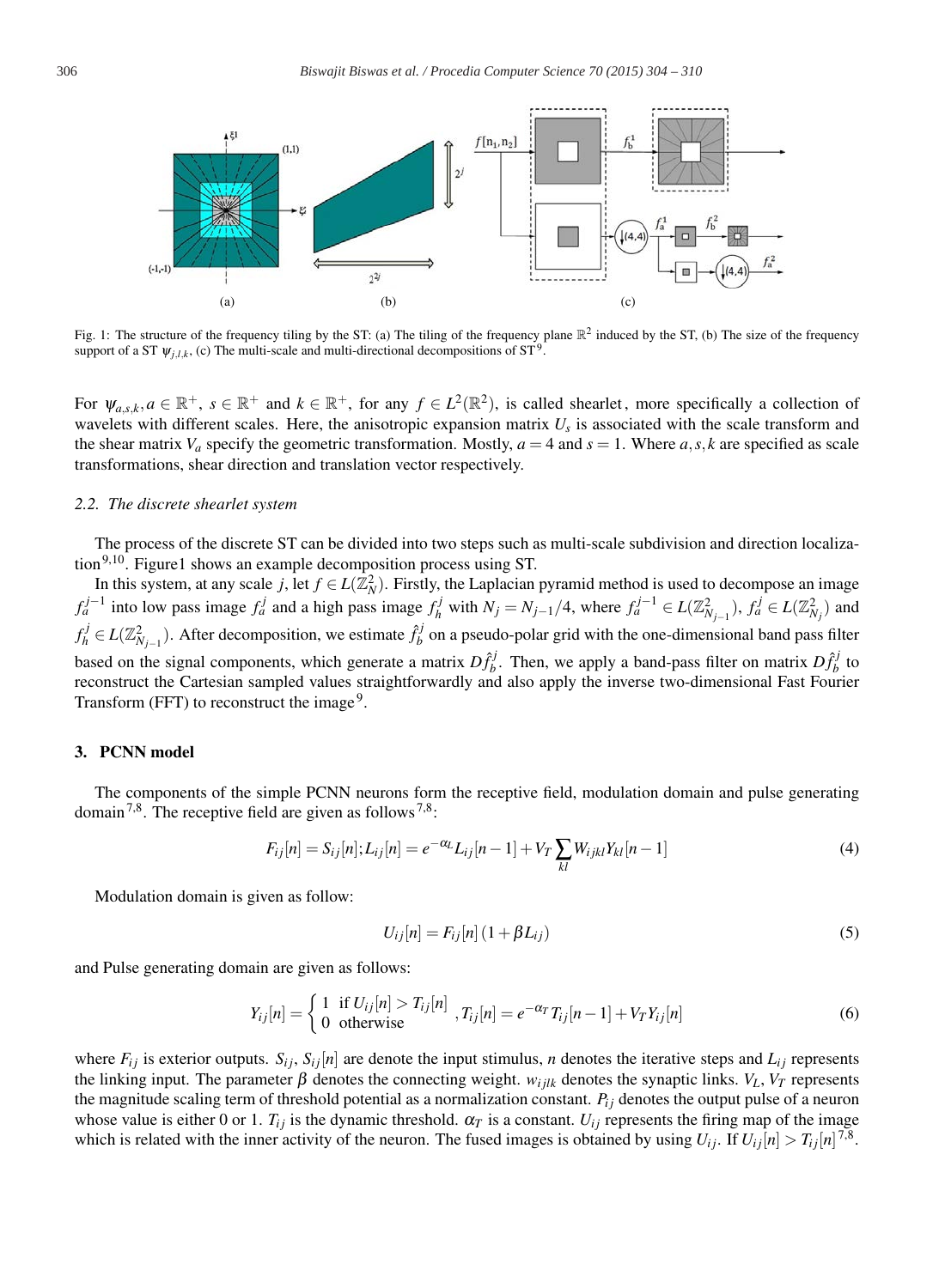

Fig. 2: Schematic diagram of PCNNST-based fusion algorithm.

#### 4. Singular value decomposition (SVD)

Singular value decomposition (*SVD*) is a technique which orthogonally decomposes a given matrix into a singular value matrix which contains only a few non-zero values. Usually, *SVD* of an  $m \times n$  matrix **A** is given by<sup>5</sup>:

$$
\mathbf{A} = \mathbf{U}_{\mathbf{X}} \Sigma_A \mathbf{V}_{\mathbf{A}}^{\mathbf{T}} \tag{7}
$$

where the columns of the  $m \times n$  matrix,  $U_A$  are known as *left singular vectors*, the rows of the  $n \times n$  matrix  $V_A^T$ contain the elements of the *right singular vectors*, and the diagonal elements of the  $\mathbf{n} \times \mathbf{n}$  diagonal matrix  $\Sigma_A$  $\deg(\sigma_1, \sigma_2, \dots, \sigma_n)$  are known as the *singular values*<sup>5</sup>. Moreover,  $\sigma_i > 0$  for  $0 \le i \le q$  and  $\sigma_i = 0$  if  $(q+1) \le i \le n$ . In notational convenience,  $(\sigma_1 \geq \sigma_2 \geq \cdots \geq \sigma_a \geq 0)^5$ .

#### 5. Fusion schemes for shearlet coefficient

In this work, we have named the proposed fusion scheme as *Pulse Code Neural Network in Shearlet Transform (PCNNST)*. The main steps of the PCNNST scheme are schematically demonstrated in Fig. 2. The role of all implemented processes are discussed as follows:

## *5.1. Application methodology of PCNN in fusion of low pass sub-bands*

In this study, *L<sub>PAN</sub>* the high spatial ST PAN image which contains higher coefficient values than *L<sub>MS</sub>* image. In order to normalize the coefficient values of  $L_{PAN}$  which be compatible with the coefficient values of  $L_{MS}$ , the  $L_{PAN}$ and *LMS* are modified by SVD. Applied SVD on both *LPAN* and *LMS* separately and determined a ratio parameter. The parameter is modified each singular value of *LPAN* and *LMS*. Normalization of ST coefficients of *LPAN* and *LMS* are performed as follows:

$$
[U_{MS}, \Sigma_{MS}, V_{MS}] = SVD_{MS}(L_{MS}), [U_{PAN}, \Sigma_{PAN}, V_{PAN}] = SVD_{PAN}(L_{PAN})
$$
\n(8)

where Σ*MS*,Σ*PAN* are singular values of *LMS* and *LPAN* respectively. To generate a normalized *L*ˆ*PAN* matrix from *LPAN* image, an adaptive factor,  $\phi$  is computed by forming a ratio with  $\Sigma_{MS}$  and  $\Sigma_{PAN}$  and dividing it by a weighted factor *W*. This is represented as follows:

$$
\phi = \frac{\sum_{s} \max\left(\Sigma_{s}\right)}{w * \sum_{s}\left(\Sigma_{s}\right)}\tag{9}
$$

where  $w = \sqrt{(\log(r * c))}$ , *r* and *c* are row and columns of  $L_{PAN}$ . Finally, we regenerate the normalized  $L_{PAN}$  by using inverse SVD technique as shown below:

$$
\hat{L}_{PAN} = V_{PAN} * \left(\frac{\phi}{2} * \Sigma_{PAN}\right) * U_{PAN}^T, \hat{L}_{MS} = V_{MS} * \left((2 * \phi * )\Sigma_{MS}\right) * U_{MS}^T
$$
\n(10)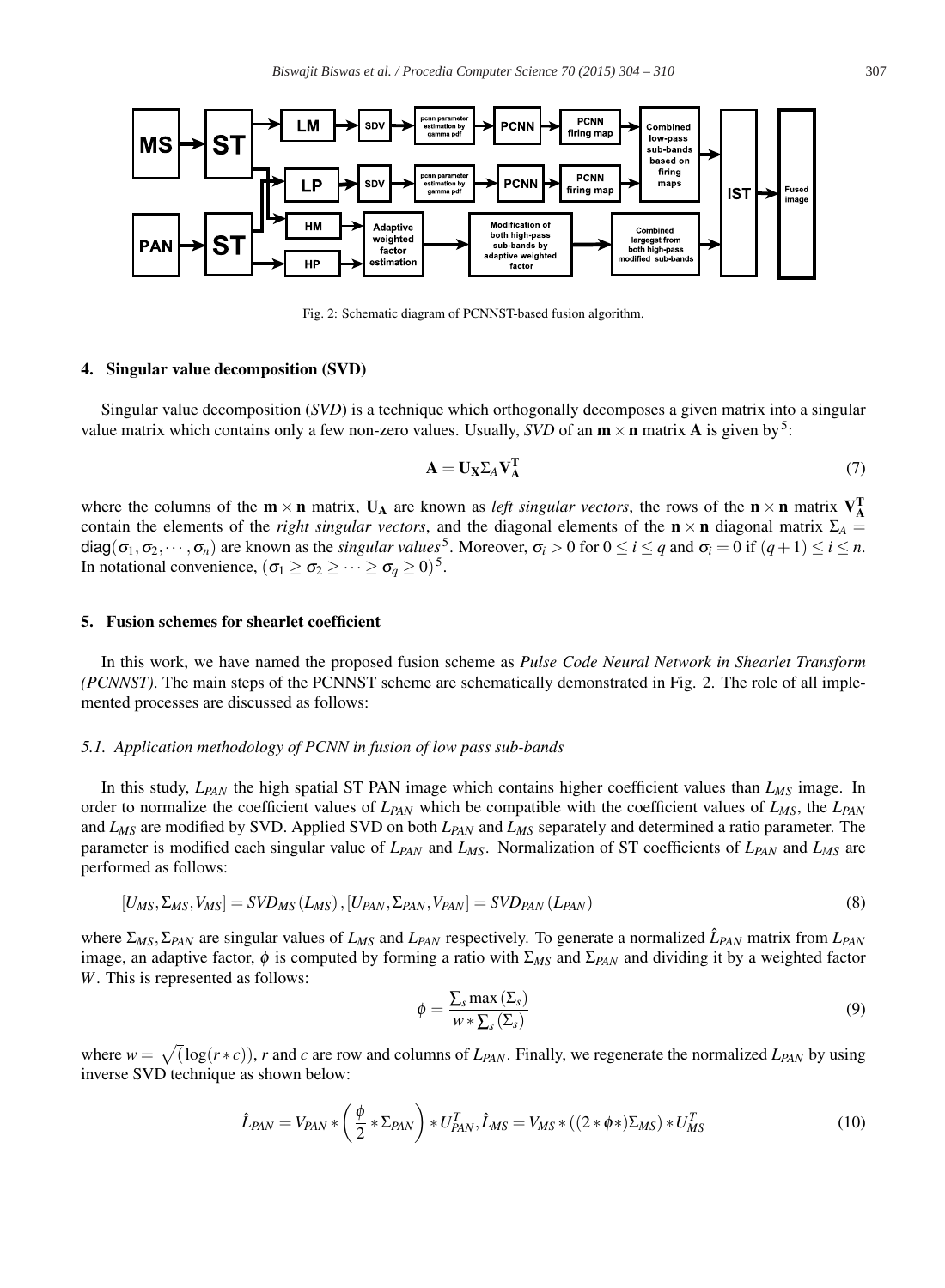where  $\hat{L}_{PAN}$  and  $\hat{L}_{MS}$  are the normalized image. In order to combined of both normalized  $\hat{L}_{MS}$  and  $\hat{L}_{PAN}$ , PCNN is processed. In PCNN, receptive field, modulation domain and pulse generating domain for both *L<sub>MS</sub>* and *L<sub>PAN</sub>* as follows:

The receptive field:

$$
F_{ij}^{MS}[n] = S_{ij}^{MS}[n], F_{ij}^{PAN}[n] = S_{ij}^{PAN}[n], L_{ij}[n] = e^{-\alpha_L} L_{ij}[n-1] + V_T \sum_{kl} W_{ijkl} Y_{kl}[n-1]
$$
\n(11)

Modulation domain:

$$
U_{ij}[n] = \max\left(F_{ij}^{MS}[n]\left(1 + \beta_{ij}^{MS}L_{ij}\right), F_{ij}^{PAN}[n]\left(1 + \beta_{ij}^{PAN}L_{ij}\right)\right)
$$
(12)

Pulse generating domain:

$$
Y_{ij}[n] = \begin{cases} 1 & \text{if } U_{ij}[n] > T_{ij}[n] \\ 0 & \text{otherwise} \end{cases}, T_{ij}[n] = e^{-\alpha_T} T_{ij}[n-1] + V_T Y_{ij}[n] \tag{13}
$$

where  $\beta_{ij}^{MS}$ ,  $\beta_{ij}^{PAN}$  of PCNN model are evaluated by regional statistics of  $L_{MS}$  and  $\hat{L}_{PAN}$ . In this study, these parameters are estimated by using maximum likelihood estimation of generalized gamma distribution<sup>10</sup>. The parameter  $\alpha$  is estimated by applying Kullback-Leibler distance (KLD) metric <sup>10</sup>. In mathematical convenience, the generalized gamma distribution  $X \sim GGD(\alpha, \beta)$  with pdf

$$
p(x; \alpha, \beta) = \frac{\beta}{2\alpha \Gamma(1/\beta)} \exp^{-\left(\frac{|x|}{\alpha}\right)^{\beta}}
$$
(14)

where  $\Gamma(\cdot)$  is the Gamma function. The KLD between two PDFs is defined as:

$$
KLD(p(x; \theta_s) \| p(x; \theta_t)) = \int (p(x; \theta_s) \log \frac{p(x; \theta_s)}{p(x; \theta_t)} \partial x \tag{15}
$$

The parameters of the proposed method were: Initialize internal activity  $U_{ij} = 0$ , linking input  $L_{ij} = 0$ , threshold  $T_{ij} = 0$ . The maximum iterative time was 200 and the linking arrange parameter was 3. Magnitude scaling term of threshold potential  $V_T = \hat{\alpha} * \hat{\beta}$ ,  $\beta_{ij}^{MS} = \alpha_{MS}^c/w$ ,  $\beta_{ij}^{PAN} = \alpha_{PAN}^c/w$  and  $W_{ij} = \frac{1}{\sqrt{((i - LA_x)^2)}}$  $\sqrt{\frac{1}{((i-LA_x).^2+(j-LA_y).^2)}}$ , where *LA* is a weighted matrix defined by linking arrange parameter.

#### *5.2. Fusion rule for high frequency shearlet coefficient*

In PCNNST, a new decision map have been developed to improve the high pass ST sub-bands and an efficient fusion rule which combines improved high pass ST sub-bands automatically. Let  $H_l^{l,k}(x, y)$  be the high pass ST coefficient at the location  $(x, y)$  in the *l*<sup>th</sup> sub-band at the *k*<sup>th</sup> level and  $t = PAN, MS$ . For the current ST sub-band  $H_1^{l,k}$ , let  $Q_{t,h}$  be the sum of  $H_t^{l,k}$  and other horizontal ST sub-bands  $H_t^{m,k}$  for the level *k*. It can be estimated by:

$$
Q_{t,h} = \sum_{k=1}^{K} \sum_{l=1}^{L} \|(H_t^{l-1,k}, H_t^{l,k})\|
$$
\n(16)

where  $\|\cdot\|$  is the Manhattan distance. Likewise, let  $Q_{l,\nu}$  be the sum of  $H_l^{l,k}$  and all other vertical high pass ST sub-bands  $H_1^{m,n}$  for the different finer levels. It can be evaluated by:

$$
Q_{t,v} = \sum_{l,m=1}^{K} \sum_{k,n=1}^{L} ||(H_t^{l,k}, H_t^{m,n})||
$$
\n(17)

To determine the parameter  $\tau_{t,h}$  along horizontal and the parameter  $\tau_{t,v}$  along vertical high pass ST sub-bands for the present high pass ST sub-band  $H_l^{l,k}$ , we perform:

$$
\tau_{t,h} = \sqrt{\frac{Q_{t,h}}{(Q_{t,h} + Q_{t,v})}}, \tau_{t,v} = \sqrt{\frac{Q_{t,v}}{(Q_{t,h} + Q_{t,v})}}
$$
(18)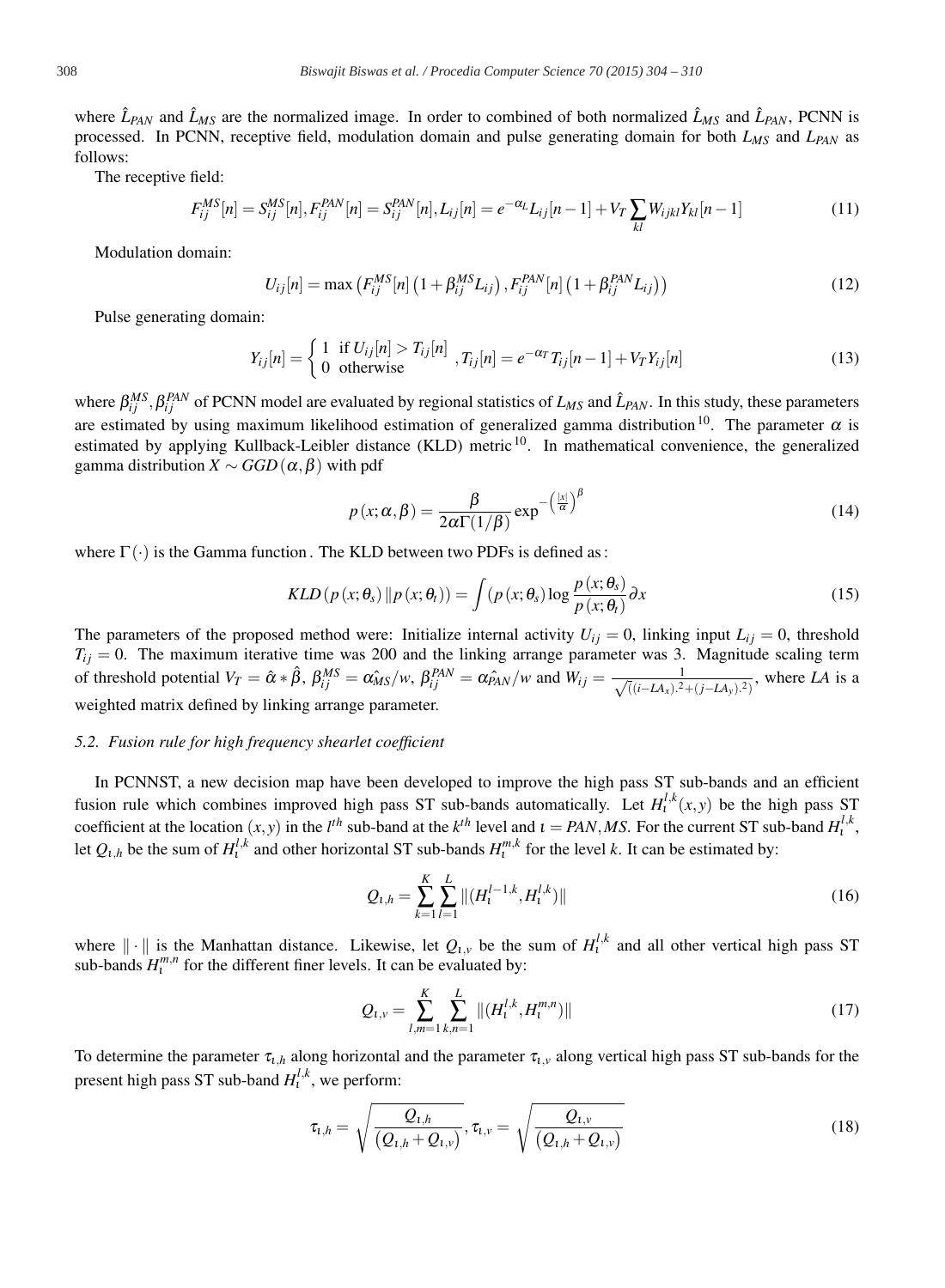Table 1: Quantitative comparison and result analysis in Fig. 3

| Method       | <b>AWLP</b> | <b>GIHS</b> | <b>PST</b> | <b>PCNNST</b> |
|--------------|-------------|-------------|------------|---------------|
| <b>RASE</b>  | 20.5847     | 21.6973     | 17.7164    | 11.8230       |
| <b>ERGAS</b> | 1.5376      | 1.1942      | 1.3149     | 0.8961        |
| <b>SAM</b>   | 0.758       | 0.876       | 0.618      | 0.627         |
| 04           | 0.9574      | 0.9589      | 0.9697     | 0.9841        |
| $O^{F/AB}$   | 0.7528      | 0.6594      | 0.6971     | 0.8706        |
|              |             |             |            |               |

The parameter  $\tau_{t,h}$  is a relationship between  $H_t^{l,k}$  and other neighboring high pass ST sub-bands in the same horizontal plane and  $\tau_{t,y}$  is a relationship between  $H_t^{l,k}$  for the different vertical planes with its corresponding neighboring ST sub-bands. Then, estimation of the new coefficients  $H_{t,new}^{l,k}$  using parameters  $\tau_{t,h}$  and  $\tau_{t,v}$ , is given by:

$$
H_{t,new}^{l,k} = H_t^{l,k} \times \sqrt{1 + \tau_{t,h}^2 + \tau_{t,v}^2}
$$
\n(19)

Finally, the fused high pass ST sub-band coefficients  $H_F^{l,k}(x, y)$  is obtained by the following estimation:

$$
H_F(x, y) = \left\{ H_{PAN, new}^{l,k}(x, y), \text{if } H_{PAN, new}^{l,k} \ge H_{MS, new}^{l,k}; H_{MS, new}^{l,k}(x, y) \text{otherwise} \right\}
$$
(20)

# 6. Analysis of experimental results

Experimental simulation platform is *MATLAB R2012b in the PC with the Intel (R) core (TM) 2 Quad CPU 2.4 GHz and 16 GB RAM*. A variety of quality metrics are used for the assessment of the fusion performance quantitatively such as relative average spectral error (RASE)<sup>11,12</sup>, ERGAS<sup>2,11</sup>, spectral angle mapper (SAM)<sup>4,11</sup>, *Q*4 index<sup>11,12</sup>, and  $Q^{AB/F}$  12. To evaluate the performance of PCNNST fusion of PAN and MS image, a valid experiment is implemented and the results are compared with four different typical fusion schemes : (1) *Average Weighted Laplacian pyramid method (AWLP)* 1, (2) *Generalized Intensity-Hue-Saturation(GIHS) method* 2, (4) *MS+PAN Sharpening Technique (PST)*<sup>1,4</sup>, respectively. To fuse PAN image with size  $512 \times 512$  and MS image with size  $512 \times 512$  the running time of the proposed technique have take average 5.975*m*13. The AWLP, and GIHS methods need less than 76.215*s*. The execution time of the PST method is about 1.535*m*. Compared with the above mentioned methods, the proposed method is more time consuming but rate of the algorithm can be significantly increased with graphics processing unit (GPU).

The performance results estimated by using RASE, ERGAS, SAM,  $O4$  index and  $O^{AB/F}$  are shown in Table 1 of PCNNST and different fusion methods separately. The highest score in each row of Tables 1is demonstrated in bold. From the table 1, it can be noted that the PCNNST method consistently outperforms the other methods in both evaluation metrics. In addition to objective evaluation, we have also performed a visual comparison on images as shown in Fig. 3. The resulting fused images obtained from the AWLP, GIHS, PST and PCNNST respectively are shown in Fig. 3. Experiments show that PCNNST approach can resolve spectral distortion problems and successfully preserve the spatial information of a PAN image. The results of RASE and ERGAS demonstrate that the proposed method produces the best value in comparison to others. As to the SAM and  $Q^{AB/F}$  index, the AWLP, PST methods are provide good results, whereas GIHS suffers from spectral distortion. The PST method is offer improved quality of fusion. The proposed method PCNNST provides enhanced multi-spectral fused image with high spatial resolution and color information. Superiority of our method is demonstrated by comparing best SAM, RASE, ERGAS, *Q*4 and *QAB*/*<sup>F</sup>* index results.

## 7. Conclusion

In this paper, we present a new remote sensing satellite image fusion technique based on ST and PCNN. In our methodology, we first decompose the source image using ST and then apply the PCNN technique on those decomposed levels. We then select the best ST coefficients to preserve the spectral information. For the high frequency